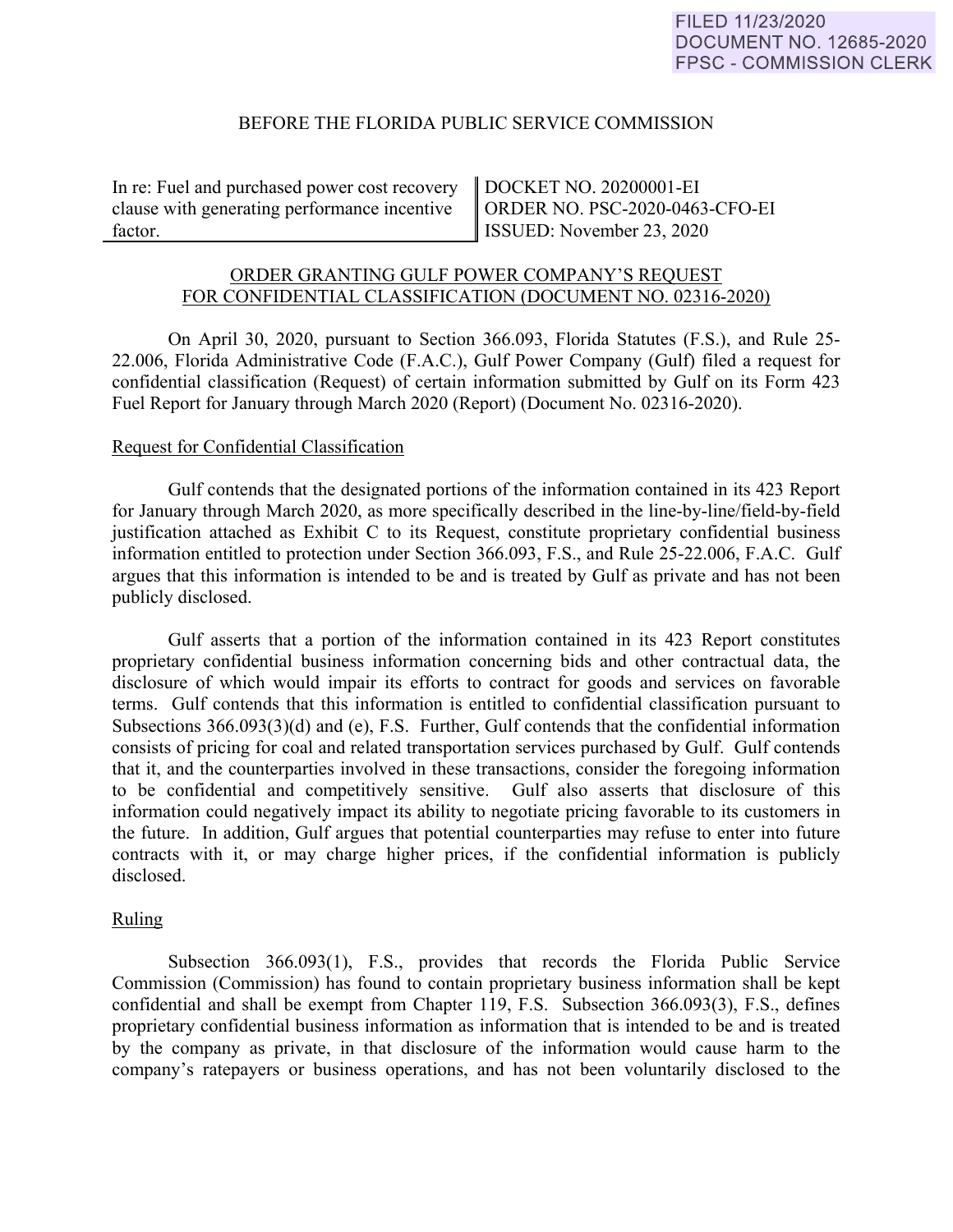### ORDER NO. PSC-2020-0463-CFO-EI DOCKET NO. 20200001-EI PAGE 2

public. Subsection 366.093(3), F.S., provides that proprietary confidential business information includes, but is not limited to:

(d) Information concerning bids or other contractual data, the disclosure of which would impair the efforts of the public utility or its affiliates to contract for goods or services on favorable terms.

(e) Information relating to competitive interests, the disclosure of which would impair the competitive business of the provider of the information.

Upon review, it appears the information and data provided in this request satisfies the criteria set forth in Subsection 366.093(3), F.S., for classification as proprietary confidential business information. The pricing information for coal and related transportation services appear to be "information concerning bids or other contractual data, the disclosure of which would impair the efforts of the public utility or its affiliates to contract for goods or services on favorable terms" and "information relating to competitive interests, the disclosure of which would impair the competitive business of the provider of the information." Thus the information identified in Document No. 02316-2020 shall be granted confidential classification.

Pursuant to Subsection 366.093(4), F.S., the information for which confidential classification is granted herein shall remain protected from disclosure for a period of up to 18 months from the date of issuance of this Order. At the conclusion of the 18-month period, the confidential information will no longer be exempt from Section 119.07(1), F.S., unless Gulf or another affected person shows, and the Commission finds, that the records continue to contain proprietary confidential business information.

Based on the foregoing, it is

ORDERED by Commissioner Andrew Giles Fay, as Prehearing Officer, that Gulf Power Company's Request for Confidential Classification of Document No. 02316-2020 is granted. It is further

ORDERED that the information in Document No. 02316-2020 for which confidential classification has been granted shall remain protected from disclosure for a period of 18 months from the date of issuance of this Order. It is further

ORDERED that this Order will be the only notification by the Commission to the parties concerning the expiration of the confidentiality time period.